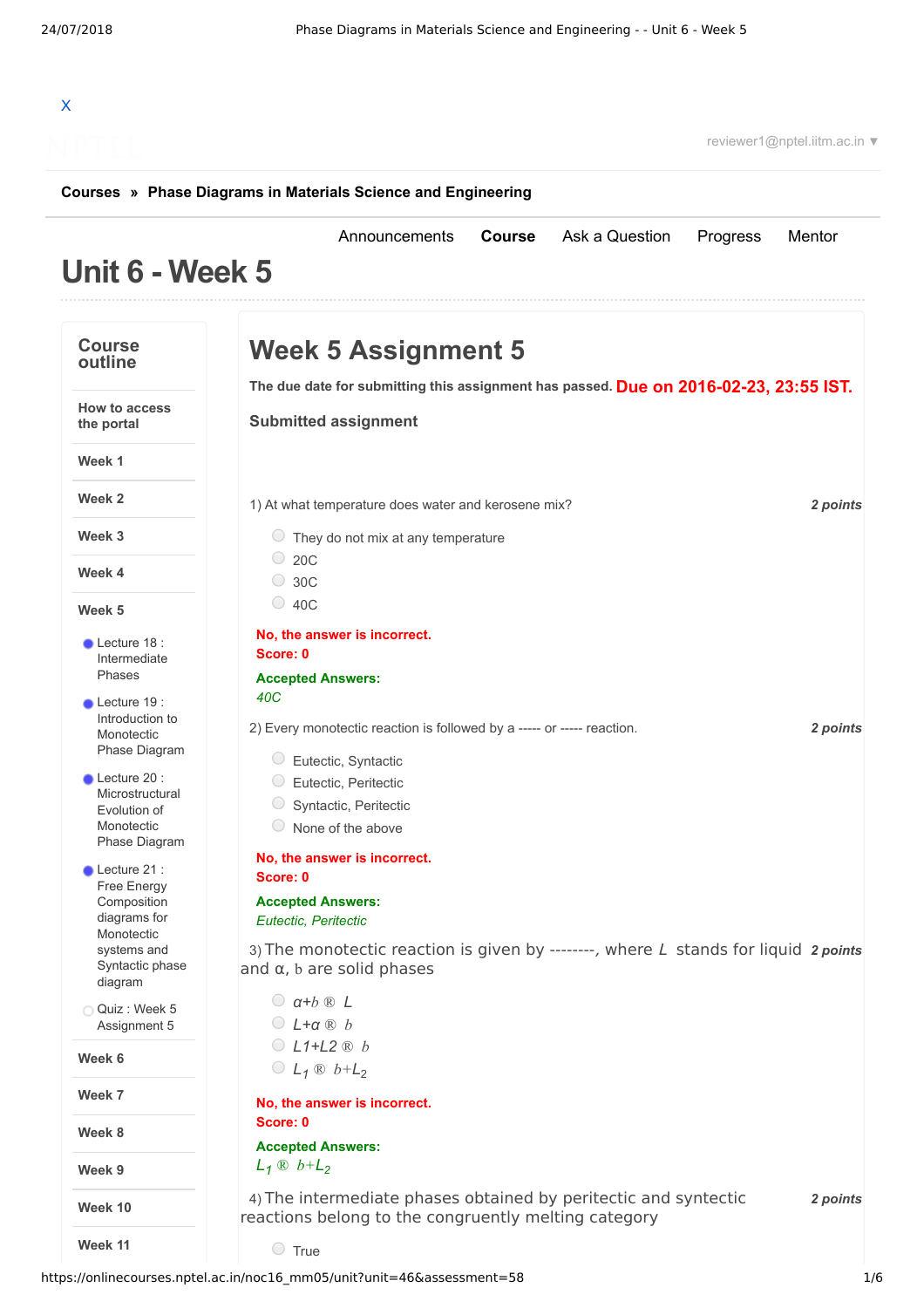**Week 12**

**Week 13**

**Assignment Solutions**

24/07/2018 Phase Diagrams in Materials Science and Engineering - - Unit 6 - Week 5

| False                                                                               |          |
|-------------------------------------------------------------------------------------|----------|
| Can't Say<br>$\bigcirc$                                                             |          |
| No, the answer is incorrect.<br>Score: 0                                            |          |
| <b>Accepted Answers:</b><br>True                                                    |          |
| 5) Which of the following is an example of b-brass and y-brass electron<br>compound | 2 points |
| CuAl <sub>2</sub>                                                                   |          |
| Cu <sub>9</sub> Al <sub>4</sub>                                                     |          |
| Cu <sub>2</sub> Al                                                                  |          |
| Cu <sub>3</sub> Al<br>$\Box$                                                        |          |
| No, the answer is incorrect.                                                        |          |
| Score: 0                                                                            |          |
| <b>Accepted Answers:</b>                                                            |          |
| Cu <sub>9</sub> Al <sub>4</sub>                                                     |          |

*Cu3Al*

6) A hypomonotectic alloy of composition Cu-9 at% Pb is allowed to cool2 *points* under equilibrium. Calculate the amount of the primary a just above  $954^0C$ .



7) In Question 6, What is the relative amount of monotectic a formed in this 2 points alloy just below 954<sup>0</sup>C?

| 68.5% a |
|---------|
| 86.5% a |
| 38.7% a |
| 47.8% a |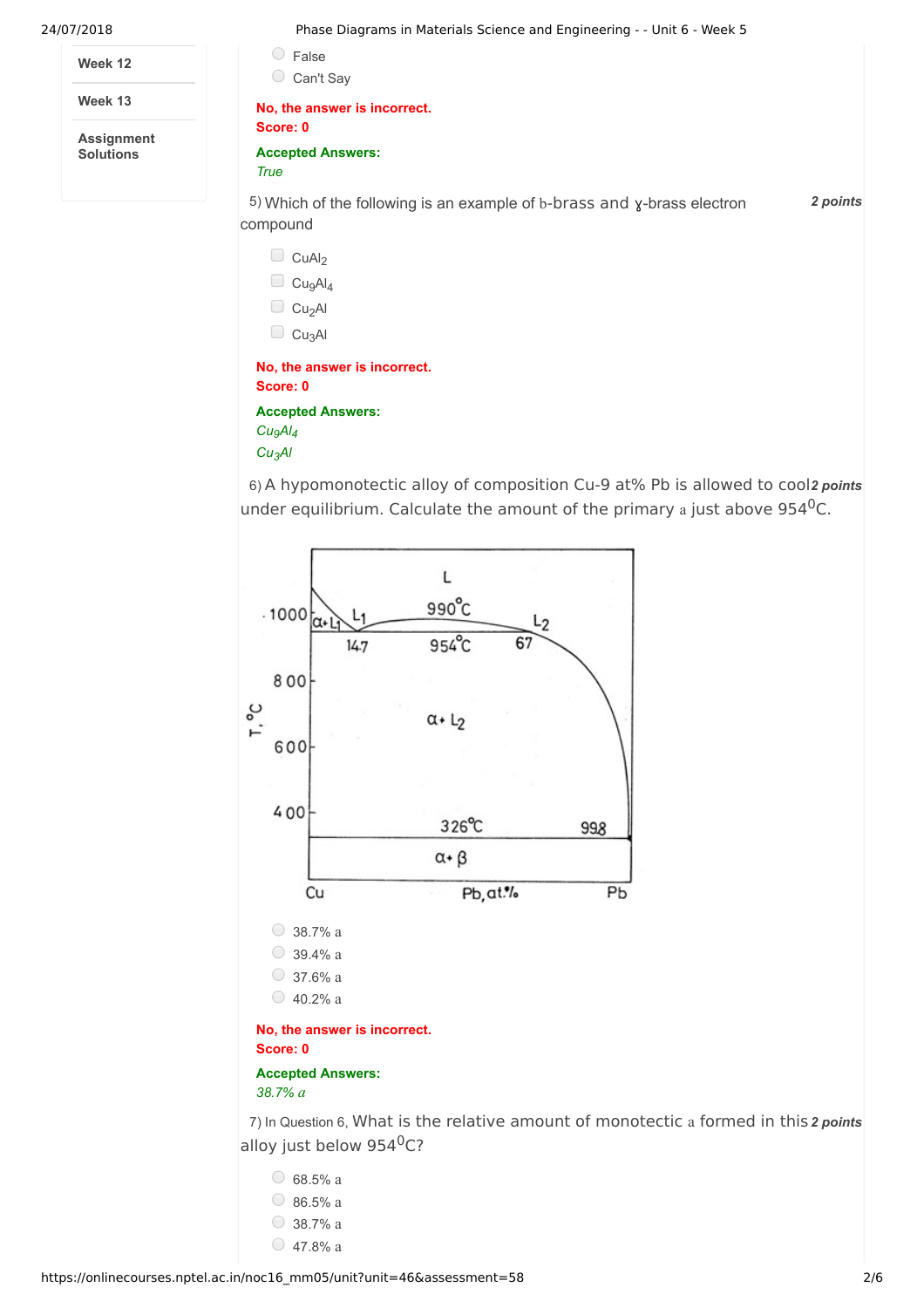| No. the answer is incorrect. |
|------------------------------|
| Score: 0                     |
| <b>Accepted Answers:</b>     |

*47.8% a*

1.8) Intermediate phases occur \_\_\_\_\_\_ the phase diagram and are separated by \_\_\_\_\_\_ phase 2 *points* fields

- inside, two
- outside, two
- $\bigcirc$  inside, three
- $\circ$  outside, three

**No, the answer is incorrect. Score: 0**

## **Accepted Answers:**

*inside, two*

9) What will be the free-energy vs composition diagram at Te for the following phase diagram. 2 *points* 

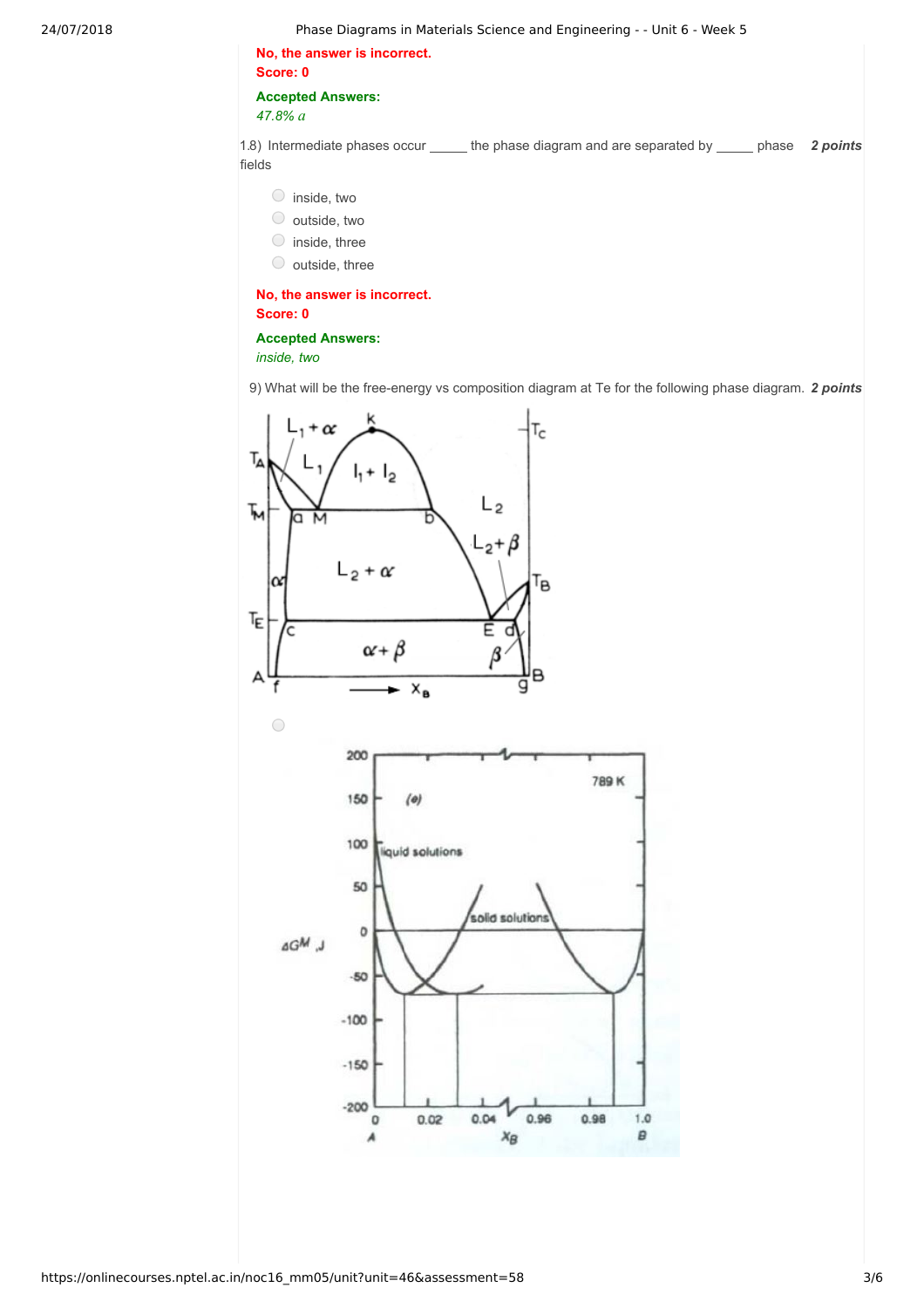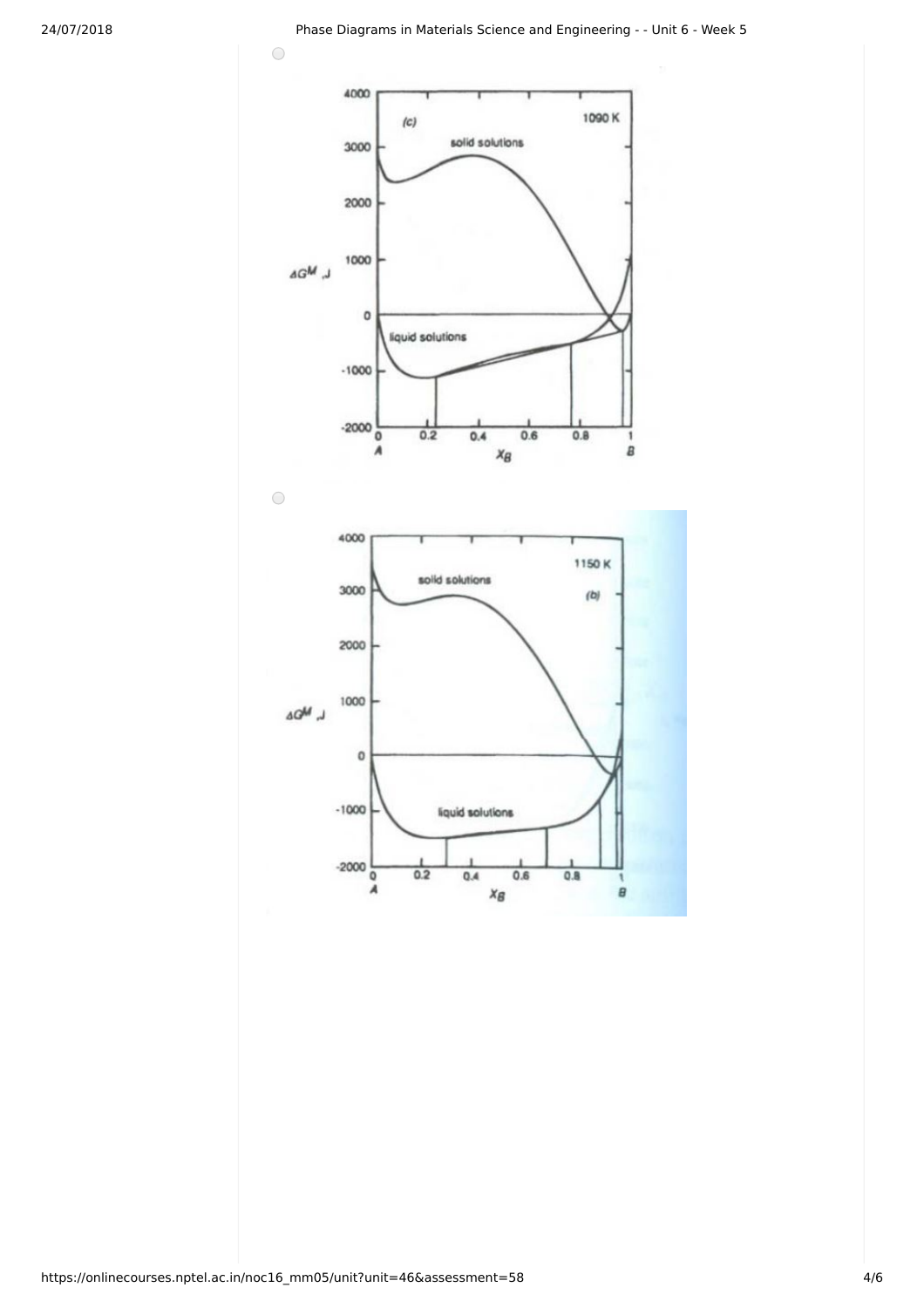

**No, the answer is incorrect. Score: 0 Accepted Answers:**

*Emulsion*